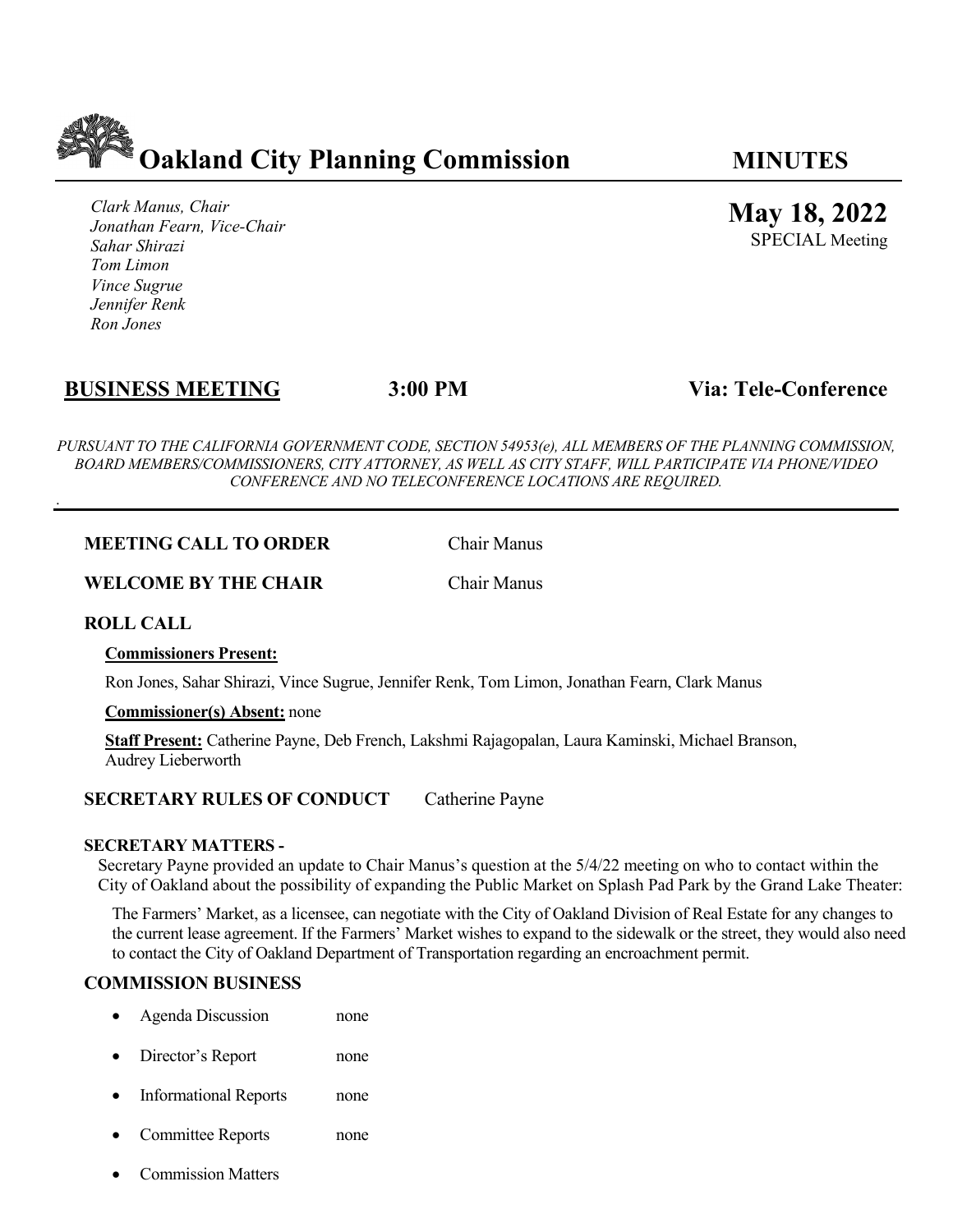- o Commissioner Shirazi inquired about the status of the Billboard Draft Legislation Process.
	- Laura Kaminski Staff Planner V noted that staff is still reviewing feedback and performing analysis based on the feedback. Depending on the results of the analysis, the item will be brought to the ZUC and then back to Planning Commission – or to Planning Commission directly.
- o Chair Manus questioned the current hierarchy of items coming to the Planning Commission
	- Secretary Payne noted that she will invite Leadership to give a more complete answer to this question by way of Leadership representation or a statement from Leadership at a future meeting.
	- **Commissioner Limon supported Chair Manus's question and added that he would like to see a** breakdown of "In Lieu Fees" and projects to which they are applied.
		- Secretary Payne noted that the "In Lieu Fees" are a separate item and will bring back information from the Housing department to a future meeting.
- City Attorney's Report none

## **OPEN FORUM**

## **PUBLIC SPEAKERS: •** Jeff Levin

# **CONSENT CALENDAR**

| $\circ$<br>٠                                         | Chair Manus questioned the current hierarchy of items coming to the Planning Commission<br>Secretary Payne noted that she will invite Leadership to give a more complete answer to this<br>question by way of Leadership representation or a statement from Leadership at a future mee<br>Commissioner Limon supported Chair Manus's question and added that he would like to see<br>breakdown of "In Lieu Fees" and projects to which they are applied.<br>Secretary Payne noted that the "In Lieu Fees" are a separate item and will bring back<br>information from the Housing department to a future meeting. |
|------------------------------------------------------|-------------------------------------------------------------------------------------------------------------------------------------------------------------------------------------------------------------------------------------------------------------------------------------------------------------------------------------------------------------------------------------------------------------------------------------------------------------------------------------------------------------------------------------------------------------------------------------------------------------------|
| City Attorney's Report                               | none                                                                                                                                                                                                                                                                                                                                                                                                                                                                                                                                                                                                              |
| <b>OPEN FORUM</b>                                    |                                                                                                                                                                                                                                                                                                                                                                                                                                                                                                                                                                                                                   |
|                                                      | At this time members of the public may speak on any item of interest within the Commission's jurisdiction.<br>the discretion of the Chair, speakers are generally limited to two minutes or less if there are six (6) or less<br>speakers on an item, and one minute or less if there are more than six (6) speakers.                                                                                                                                                                                                                                                                                             |
| <b>PUBLIC SPEAKERS: • Jeff Levin</b>                 |                                                                                                                                                                                                                                                                                                                                                                                                                                                                                                                                                                                                                   |
| <b>CONSENT CALENDAR</b>                              |                                                                                                                                                                                                                                                                                                                                                                                                                                                                                                                                                                                                                   |
|                                                      | The Commission will take a single roll call vote on all of the items listed below in this section. The vote v                                                                                                                                                                                                                                                                                                                                                                                                                                                                                                     |
|                                                      | be on approval of the staff report and recommendation in each case. Members of the Commission may<br>request that any item on the Consent Calendar be singled out for separate discussion and vote.                                                                                                                                                                                                                                                                                                                                                                                                               |
| <b>Location:</b><br>#1.                              | Citywide                                                                                                                                                                                                                                                                                                                                                                                                                                                                                                                                                                                                          |
| <b>Assessor's Parcel Number:</b><br><b>Proposal:</b> | N/A<br>Renew The Adoption of a Resolution Determining that Conducting In-<br>Person Meetings of the Planning Commission And Its Committees Would<br>Present Imminent Risks to Attendees' Health, And Electing to Continue<br>Conducting Meetings Using Teleconferencing In Accordance With City<br>Planning Commission Resolution, dated October 6, 2021, to Allow                                                                                                                                                                                                                                                |
| <b>Applicant:</b>                                    | Continuation of Planning Commission Meetings.<br>Catherine Payne, Secretary to the Planning Commission                                                                                                                                                                                                                                                                                                                                                                                                                                                                                                            |
| <b>Phone Number:</b>                                 | $(510)$ 915-0577                                                                                                                                                                                                                                                                                                                                                                                                                                                                                                                                                                                                  |
| <b>Owner:</b> NA                                     |                                                                                                                                                                                                                                                                                                                                                                                                                                                                                                                                                                                                                   |
| <b>Case File Number:</b>                             | <b>NA</b>                                                                                                                                                                                                                                                                                                                                                                                                                                                                                                                                                                                                         |
| <b>Planning Permits Required:</b>                    | Renew the adoption of Resolution Pursuant to AB-361                                                                                                                                                                                                                                                                                                                                                                                                                                                                                                                                                               |
| <b>General Plan:</b>                                 | <b>NA</b>                                                                                                                                                                                                                                                                                                                                                                                                                                                                                                                                                                                                         |
| Zoning:                                              | NA                                                                                                                                                                                                                                                                                                                                                                                                                                                                                                                                                                                                                |
| <b>Environmental</b>                                 | Exempt pursuant to California Environmental Quality Act (CEQA)                                                                                                                                                                                                                                                                                                                                                                                                                                                                                                                                                    |
| Determination:                                       | Guidelines Section 15061(b)(3) (Common Sense Exemption).                                                                                                                                                                                                                                                                                                                                                                                                                                                                                                                                                          |
| <b>Historic Status:</b>                              | <b>NA</b>                                                                                                                                                                                                                                                                                                                                                                                                                                                                                                                                                                                                         |
| <b>City Council District:</b><br>Status:             | <b>NA</b><br>NA                                                                                                                                                                                                                                                                                                                                                                                                                                                                                                                                                                                                   |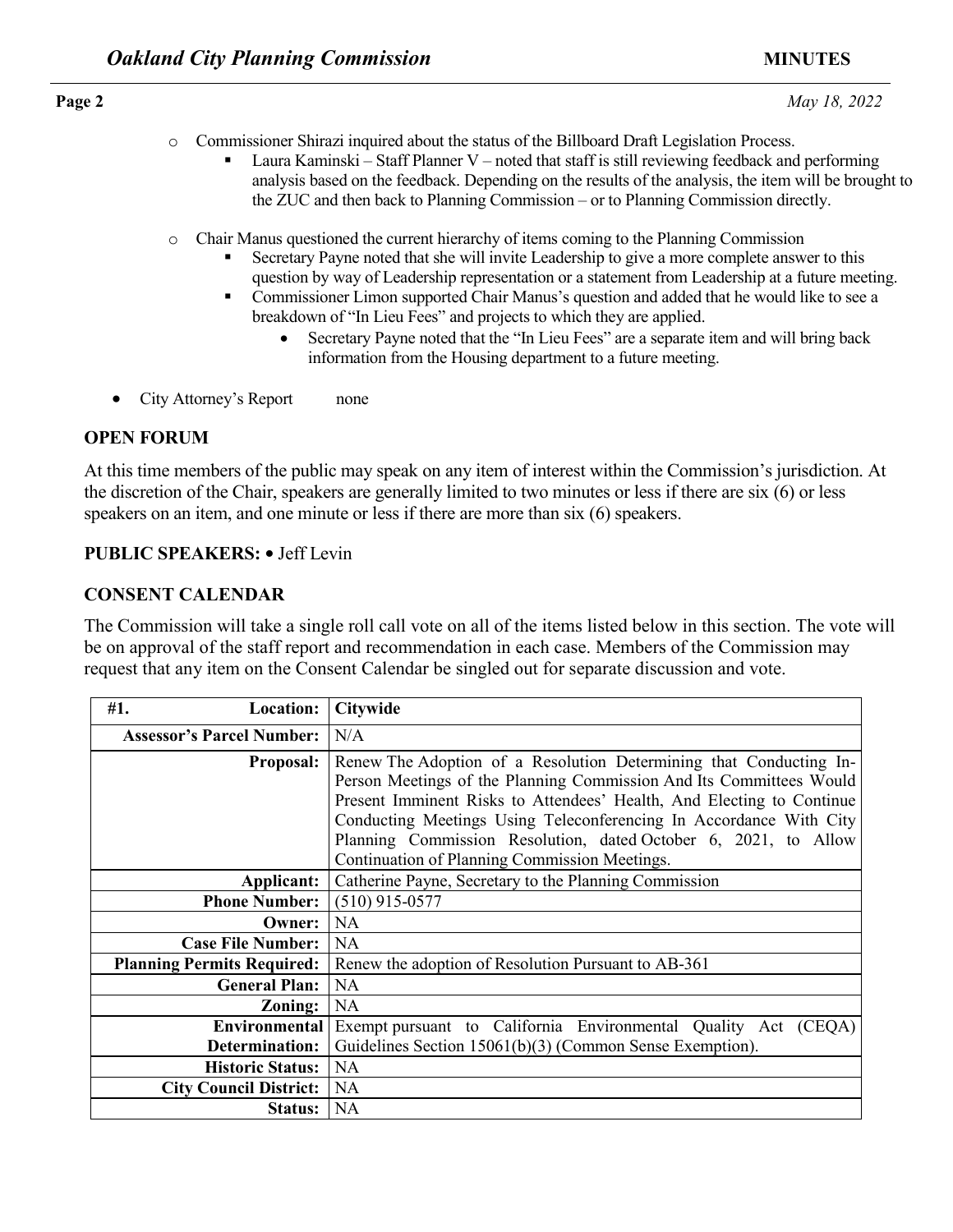|                                              | <b>Staff Recommendation:</b> Receive public testimony and consider renewing the adoption of  |
|----------------------------------------------|----------------------------------------------------------------------------------------------|
|                                              | Resolution.                                                                                  |
| <b>Finality of Decision:</b> Decision Final. |                                                                                              |
|                                              | For further information: Contact case planner Catherine Payne at (510) 915-0577 or by e-mail |
|                                              | at cpayne@oaklandca.gov                                                                      |

### **PUBLIC HEARINGS**

|                                           |                  | at <u>UpaynCa</u> QaNianuCa.gov                                                                                                                                                                                                                                                                                                                                                                                                                                                                                                                                                                                                                                                                                                                                                                                                                                                                                                                                                                                                                                                 |
|-------------------------------------------|------------------|---------------------------------------------------------------------------------------------------------------------------------------------------------------------------------------------------------------------------------------------------------------------------------------------------------------------------------------------------------------------------------------------------------------------------------------------------------------------------------------------------------------------------------------------------------------------------------------------------------------------------------------------------------------------------------------------------------------------------------------------------------------------------------------------------------------------------------------------------------------------------------------------------------------------------------------------------------------------------------------------------------------------------------------------------------------------------------|
|                                           |                  |                                                                                                                                                                                                                                                                                                                                                                                                                                                                                                                                                                                                                                                                                                                                                                                                                                                                                                                                                                                                                                                                                 |
|                                           |                  | Case Planner Catherine Payne gave a description of the Consent Calendar Proposal                                                                                                                                                                                                                                                                                                                                                                                                                                                                                                                                                                                                                                                                                                                                                                                                                                                                                                                                                                                                |
| <b>Public Speakers – none</b>             |                  |                                                                                                                                                                                                                                                                                                                                                                                                                                                                                                                                                                                                                                                                                                                                                                                                                                                                                                                                                                                                                                                                                 |
| Motion to approve by: Commissioner Sugrue |                  |                                                                                                                                                                                                                                                                                                                                                                                                                                                                                                                                                                                                                                                                                                                                                                                                                                                                                                                                                                                                                                                                                 |
| Seconded by: Commissioner Shirazi         |                  |                                                                                                                                                                                                                                                                                                                                                                                                                                                                                                                                                                                                                                                                                                                                                                                                                                                                                                                                                                                                                                                                                 |
| Action: 7 Ayes, 0 Noes                    |                  |                                                                                                                                                                                                                                                                                                                                                                                                                                                                                                                                                                                                                                                                                                                                                                                                                                                                                                                                                                                                                                                                                 |
| <b>PUBLIC HEARINGS</b>                    |                  |                                                                                                                                                                                                                                                                                                                                                                                                                                                                                                                                                                                                                                                                                                                                                                                                                                                                                                                                                                                                                                                                                 |
| at, or prior to, the public hearing.      |                  | The hearing provides opportunity for all concerned persons to speak; the hearing will normally be closed<br>after all testimony has been heard. If you challenge a Commission decision in court, you will be limited<br>issues raised at the public hearing or in correspondence delivered to the Planning and Building Departme                                                                                                                                                                                                                                                                                                                                                                                                                                                                                                                                                                                                                                                                                                                                                |
| agenda item.                              |                  | The Commission will then vote on the matter based on the staff report and recommendation. If the<br>Commission does not follow the staff recommendation and no alternate findings for decision have been<br>prepared, then the vote on the matter will be considered a "straw" vote, which essentially is a non-binding<br>vote directing staff to return to the Commission at a later date with appropriate findings for decision and,<br>applicable, conditions of approval that the Commission will consider in making a final decision.<br>If you wish to be notified on the decision of an agenda item, please contact the case planner for the specificant                                                                                                                                                                                                                                                                                                                                                                                                                |
| #2                                        | <b>Location:</b> | Citywide                                                                                                                                                                                                                                                                                                                                                                                                                                                                                                                                                                                                                                                                                                                                                                                                                                                                                                                                                                                                                                                                        |
|                                           | <b>Proposal:</b> | The City of Oakland is updating its General Plan through the 2045 General<br>Plan Update (GPU), a visionary blueprint for the city's future over the next<br>20 years.<br>The City is undertaking the General Plan Update process in two phases.<br>The purpose of this report is to provide an overall update on the status of<br>the process, including presenting critical background data and an update<br>on community outreach, both of which play a key role in informing the<br>GPU process. The background conditions and community outreach<br>presented here will be utilized for both phases of the GPU but will also be<br>updated as the City moves into phase two.<br>Phase I includes the update of the Housing and Safety Elements of the<br>General Plan; creation of the City's first Environmental Justice Element;<br>associated amendments to other Elements of the General Plan, along with<br>Zoning Code and map updates; Racial Equity Impact Analysis, and an<br>Industrial Land Use Study. Phase I is anticipated to be completed by early<br>2023. |
|                                           |                  | Phase II includes the update of the Land Use and Transportation Element<br>(LUTE); Open Space, Conservation, and Recreation Element (OSCAR);                                                                                                                                                                                                                                                                                                                                                                                                                                                                                                                                                                                                                                                                                                                                                                                                                                                                                                                                    |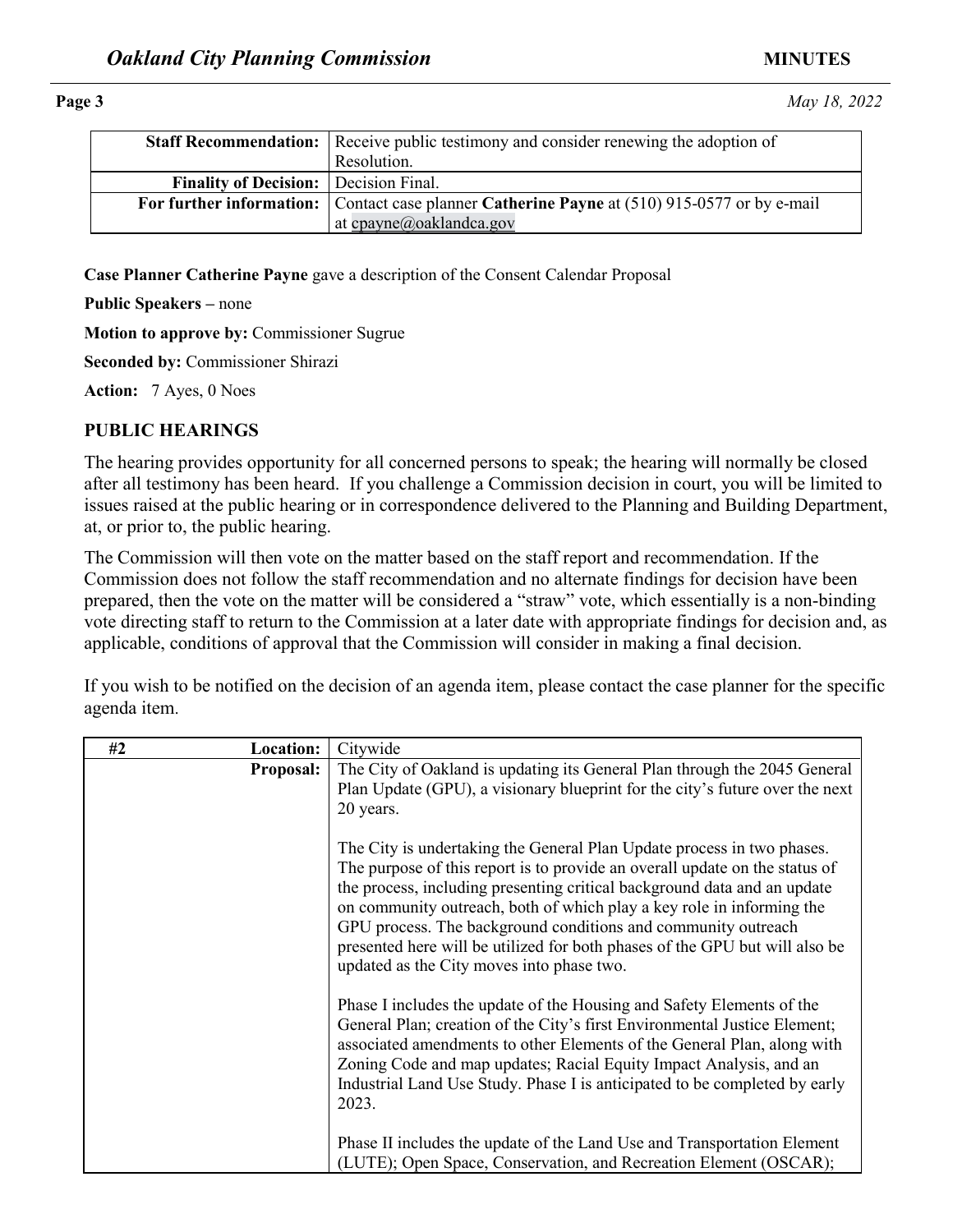|                                      | Noise Element; and the development of a new Infrastructure and Facilities<br>Element. Phase II work also includes zoning updates and CEQA review.<br>The Phase I process will help inform the components of Phase II. Phase II                                                                                                                                                                                                       |
|--------------------------------------|--------------------------------------------------------------------------------------------------------------------------------------------------------------------------------------------------------------------------------------------------------------------------------------------------------------------------------------------------------------------------------------------------------------------------------------|
|                                      | is anticipated to be completed by mid-2025.                                                                                                                                                                                                                                                                                                                                                                                          |
|                                      | This informational report provides a summary of: $(1)$ the key findings                                                                                                                                                                                                                                                                                                                                                              |
|                                      | from the Map Atlas and Equity Baseline; (2) the Environmental Justice<br>Communities Screening Analysis process to identify potential EJ                                                                                                                                                                                                                                                                                             |
|                                      | Communities; and (3) the community engagement and outreach around                                                                                                                                                                                                                                                                                                                                                                    |
|                                      | equity, housing, environmental justice, and safety.                                                                                                                                                                                                                                                                                                                                                                                  |
| Applicant:                           | City of Oakland                                                                                                                                                                                                                                                                                                                                                                                                                      |
| <b>Case File Numbers:</b>            | GP21002; GP21002-ER01                                                                                                                                                                                                                                                                                                                                                                                                                |
| <b>General Plan:</b>                 | Citywide                                                                                                                                                                                                                                                                                                                                                                                                                             |
| Zoning:                              | Citywide                                                                                                                                                                                                                                                                                                                                                                                                                             |
| <b>Environmental Determination:</b>  | An Environmental Impact Report will be prepared as part of the General<br>Plan Update.                                                                                                                                                                                                                                                                                                                                               |
| <b>City Council District:</b>        | All districts                                                                                                                                                                                                                                                                                                                                                                                                                        |
| <b>Staff Recommendation:</b>         | Receive Public Comments and Provide Feedback to Staff On 1) The                                                                                                                                                                                                                                                                                                                                                                      |
|                                      | Vision, Guiding Principles, And Equity Framework to Provide a Baseline                                                                                                                                                                                                                                                                                                                                                               |
|                                      | to General Plan Policy Development; and 2) The Draft Housing Element.                                                                                                                                                                                                                                                                                                                                                                |
| <b>Finality of Decision</b>          | N/A                                                                                                                                                                                                                                                                                                                                                                                                                                  |
| <b>For Further Information:</b>      | Contact Project Manager Lakshmi Rajagopalan at 510-238-6751 or<br>Irajagopalan@oaklandca.gov                                                                                                                                                                                                                                                                                                                                         |
|                                      | Project Email Address: generalplan@oaklandca.gov                                                                                                                                                                                                                                                                                                                                                                                     |
|                                      | Project Website: https://www.oaklandca.gov/topics/general-plan-                                                                                                                                                                                                                                                                                                                                                                      |
|                                      | update                                                                                                                                                                                                                                                                                                                                                                                                                               |
|                                      |                                                                                                                                                                                                                                                                                                                                                                                                                                      |
|                                      | Planner: Planner Lakshmi Rajagopalan gave a verbal presentation of the project                                                                                                                                                                                                                                                                                                                                                       |
|                                      |                                                                                                                                                                                                                                                                                                                                                                                                                                      |
|                                      | <b>Consultant:</b> Commissioners provided questions and comments regarding item.                                                                                                                                                                                                                                                                                                                                                     |
| <b>Public Speakers:</b> • Jeff Levin |                                                                                                                                                                                                                                                                                                                                                                                                                                      |
|                                      | The decision was made to Continue Item #2 to the June 1, 2022 Planning Commission Meeting                                                                                                                                                                                                                                                                                                                                            |
| <b>APPEALS</b>                       |                                                                                                                                                                                                                                                                                                                                                                                                                                      |
| raised in the appeal itself.         | The Commission will take testimony on each appeal. If you challenge a Commission decision in court, you<br>will be limited to issues raised at the public hearing or in correspondence delivered to the Planning and<br>Building Department, at, or prior to, to the public hearing; provided, however, such issues were previously                                                                                                  |
|                                      | Following the testimony, the Commission will vote on the staff report and recommendation. If the<br>Commission reverses/overturns the staff decision and no alternate findings for decisions have been<br>prepared, then the vote on the matter will be considered a "straw" vote, which essentially is a non-binding<br>vote directing stoff to return to the Commission at a later date with enpropriate findings for decision and |

## **APPEALS**

Following the testimony, the Commission will vote on the staff report and recommendation. If the Commission reverses/overturns the staff decision and no alternate findings for decisions have been prepared, then the vote on the matter will be considered a "straw" vote, which essentially is a non-binding vote directing staff to return to the Commission at a later date with appropriate findings for decision and, as applicable, conditions of approval that the Commission will consider in making a final decision. Unless otherwise noted, the decisions in the following matters are final and not administratively appealable. Any party seeking to challenge these decisions in court must do so within ninety (90) days of the date of the announcement of the final decision, pursuant to Code of Civil Procedure section 1094.6, unless a shorter period applies.

• none